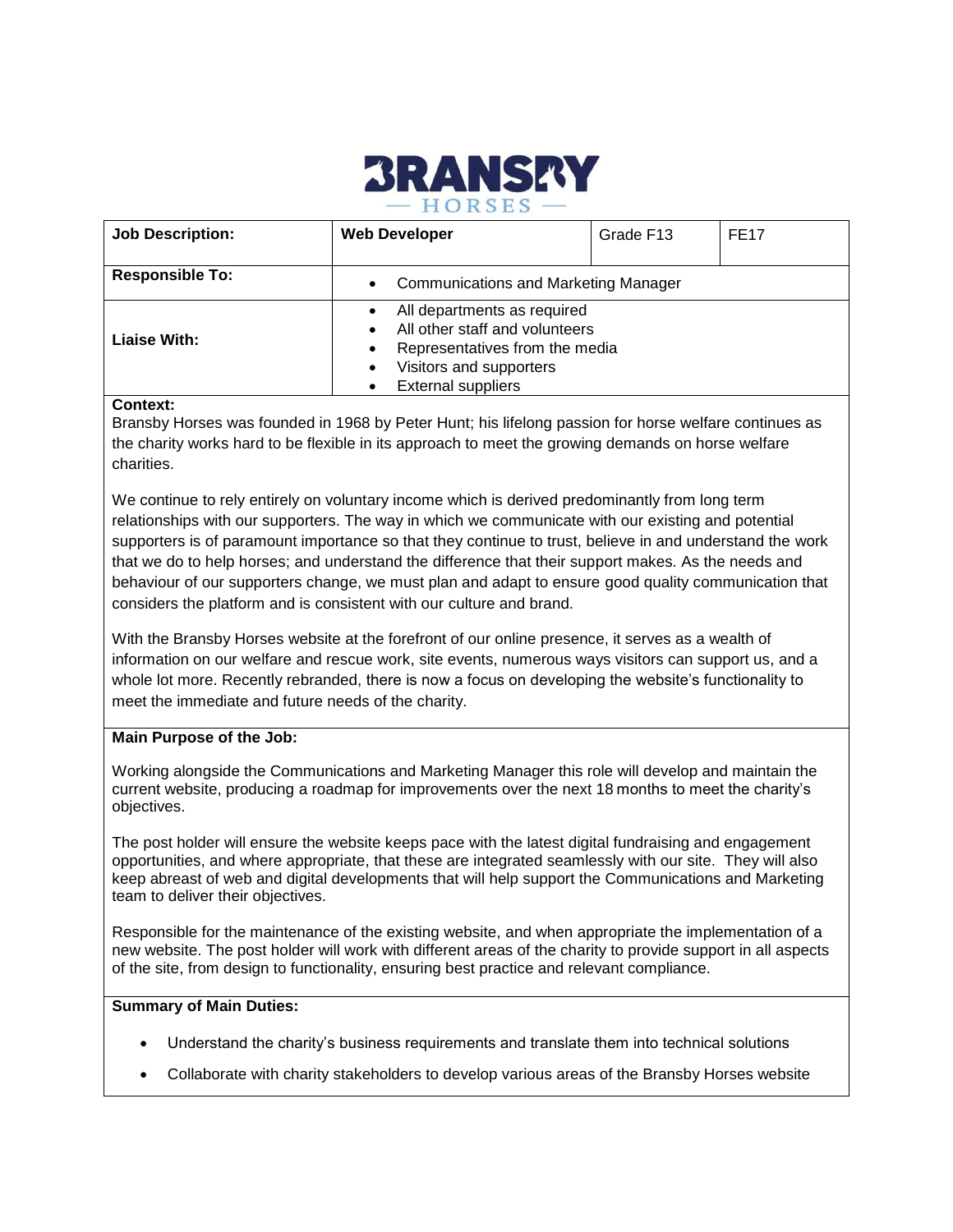- Support multiple stakeholders on updating the website with content and marketing materials
- Continue to improve performance and scalability
- Build new and amend existing elements of the site to suit design and functionality improvements and charity requirements
- Provide technical and creative advice regarding the website and third party integrations
- Identify and troubleshoot WordPress issues quickly
- Ensure reliability/accuracy of the Bransby Horses website, including regular WP updates
- Work with the Communications and Marketing Manager to improve site navigation and SEO.

## **General duties applicable to all staff**

- At all times to safeguard, protect and promote the reputation of the charity
- To promote Bransby Horses and its work to all visitors and members of the public and ensure an efficient service in line with the Bransby Behaviours.
- Deal with confidential and sensitive information appropriately following Data Protection and GDPR procedures at all times.
- Read, understand and observe the requirements of Health and Safety Policy and Procedure at all time.
- Ensure that any advice or guidance provided is in line with the Bransby Horses professional advice and guidelines.

# **This is not an exhaustive list of all of the duties that may need to be undertaken. It may be necessary to undertake other duties in order to fulfil the objectives of the charity.**

| <b>Person Specification</b>           | <b>Requirements</b>                                                                                                                                                                                                                                                                                                                                                                                                                                                                                                                                                                                                               |  |
|---------------------------------------|-----------------------------------------------------------------------------------------------------------------------------------------------------------------------------------------------------------------------------------------------------------------------------------------------------------------------------------------------------------------------------------------------------------------------------------------------------------------------------------------------------------------------------------------------------------------------------------------------------------------------------------|--|
|                                       |                                                                                                                                                                                                                                                                                                                                                                                                                                                                                                                                                                                                                                   |  |
| <b>Education &amp; Qualifications</b> | Likely to be educated to Bachelor's degree level in an appropriate<br>subject<br>Evidence of specialism, CPD, further study and/or additional<br>$\bullet$<br>qualifications in relevant subject such as computer science,<br>informatics, software engineering or web design and development<br>desirable.                                                                                                                                                                                                                                                                                                                       |  |
| <b>Experience &amp; Knowledge</b>     | Extensive WordPress experience (integrations of plugins,<br>extensions, theme management)<br>Knowledge of JavaScript, HTML, CSS, jQuery<br>$\bullet$<br>Experience of taking ownership of a platform<br>WooCommerce experience (additional ecommerce experience<br>٠<br>desirable)<br>Strong commercial PHP experience<br>Experience creating websites and web applications for a variety of<br>$\bullet$<br>requirements<br>Experience of SQL server databases or similar SQL environments<br>$\bullet$<br>Awareness and knowledge of data protection best practice and<br><b>GDPR</b><br>Working with a variety of stakeholders |  |